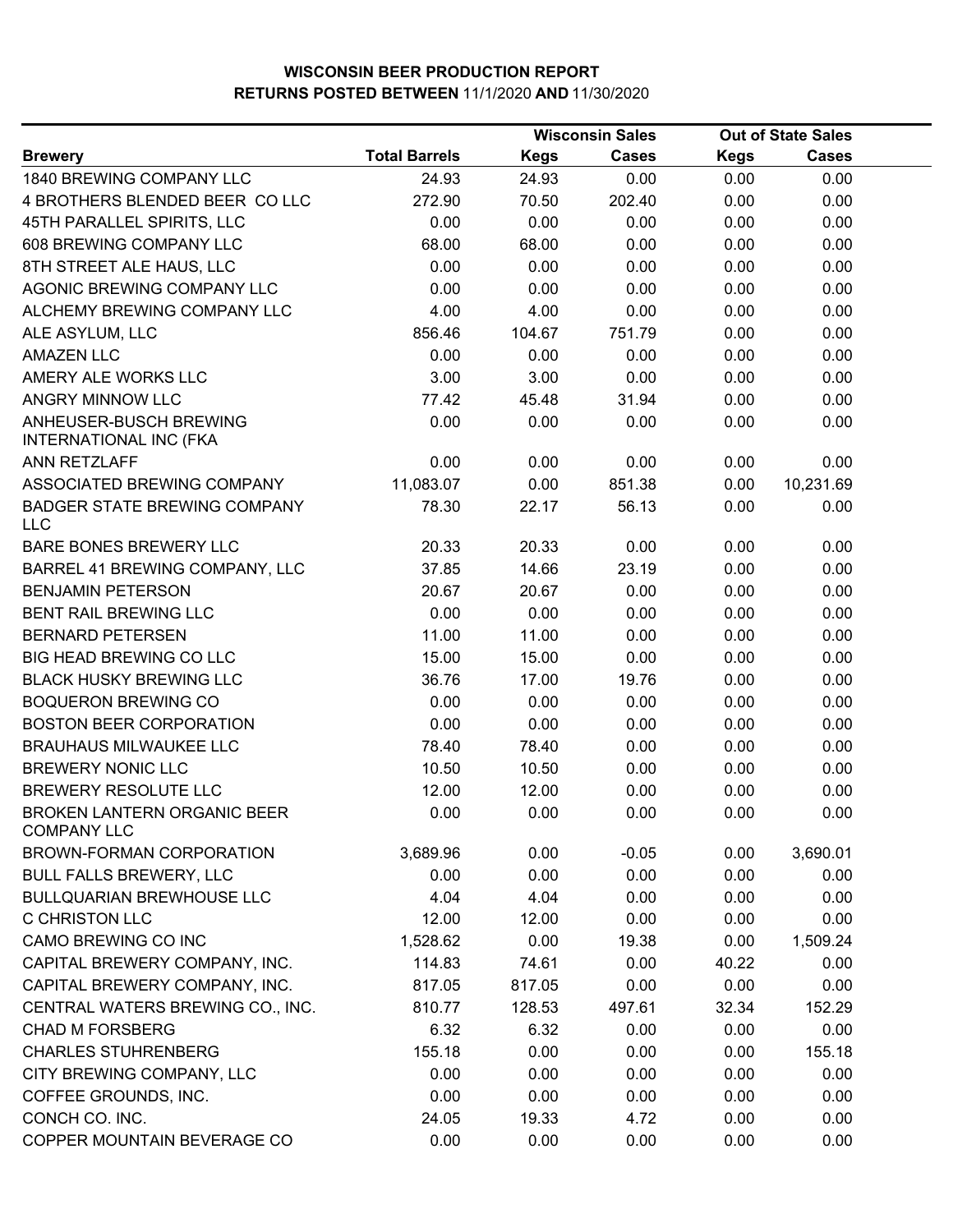|                                                      |                      |        | <b>Wisconsin Sales</b> |             | <b>Out of State Sales</b> |  |  |
|------------------------------------------------------|----------------------|--------|------------------------|-------------|---------------------------|--|--|
| <b>Brewery</b>                                       | <b>Total Barrels</b> | Kegs   | <b>Cases</b>           | <b>Kegs</b> | <b>Cases</b>              |  |  |
| COPPER STATE BREWERY LLC                             | 94.00                | 94.00  | 0.00                   | 0.00        | 0.00                      |  |  |
| <b>CORVALE LLC</b>                                   | 0.00                 | 0.00   | 0.00                   | 0.00        | 0.00                      |  |  |
| DAIRYAIR, LLC                                        | 0.00                 | 0.00   | 0.00                   | 0.00        | 0.00                      |  |  |
| DAIRYAIR, LLC                                        | 5.50                 | 5.50   | 0.00                   | 0.00        | 0.00                      |  |  |
| DANIEL D SCHEY                                       | 17.50                | 12.35  | 5.15                   | 0.00        | 0.00                      |  |  |
| DAS VENTURES INC.                                    | 54.00                | 54.00  | 0.00                   | 0.00        | 0.00                      |  |  |
| <b>DAVID A KNUTH</b>                                 | 40.19                | 40.19  | 0.00                   | 0.00        | 0.00                      |  |  |
| <b>DEAD BIRD BREWING COMPANY</b>                     | 0.00                 | 0.00   | 0.00                   | 0.00        | 0.00                      |  |  |
| DEAD BIRD BREWING COMPANY                            | 0.00                 | 0.00   | 0.00                   | 0.00        | 0.00                      |  |  |
| DELAFIELD BREWHAUS LLC                               | 29.90                | 29.90  | 0.00                   | 0.00        | 0.00                      |  |  |
| <b>DELTA BEER LLC</b>                                | 43.91                | 36.21  | 7.70                   | 0.00        | 0.00                      |  |  |
| <b>DENNIS E ERB</b>                                  | 3.00                 | 3.00   | 0.00                   | 0.00        | 0.00                      |  |  |
| DIAGEO AMERICAS SUPPLY INC                           | 49,424.96            | 0.00   | 0.00                   | 0.00        | 49,424.96                 |  |  |
| DJ FEDDERLY MANAGEMENT<br><b>CONSULTANT LLC</b>      | 0.00                 | 0.00   | 0.00                   | 0.00        | 0.00                      |  |  |
| DOOR COUNTY BREWING CO LLC                           | 0.00                 | 0.00   | 0.00                   | 0.00        | 0.00                      |  |  |
| DOOR COUNTY BREWING CO LLC                           | 1,031.53             | 393.44 | 638.09                 | 0.00        | 0.00                      |  |  |
| DRIFTLESS BREWING COMPANY LLC                        | 38.20                | 38.20  | 0.00                   | 0.00        | 0.00                      |  |  |
| DRIFTLESS PURE LLC                                   | 2.10                 | 2.10   | 0.00                   | 0.00        | 0.00                      |  |  |
| DUBS BREW, LLC                                       | 5.75                 | 5.75   | 0.00                   | 0.00        | 0.00                      |  |  |
| DUESTERBECK'S BREWING COMPANY,<br><b>LLC</b>         | 48.83                | 48.83  | 0.00                   | 0.00        | 0.00                      |  |  |
| EAGLE TRACE BREWING COMPANY<br><b>LLC</b>            | 1,062.48             | 233.25 | 829.23                 | 0.00        | 0.00                      |  |  |
| EAGLE TRACE BREWING COMPANY<br>LLC                   | 6.50                 | 6.50   | 0.00                   | 0.00        | 0.00                      |  |  |
| <b>EAST TROY BREWERY CO</b>                          | 17.00                | 17.00  | 0.00                   | 0.00        | 0.00                      |  |  |
| <b>EGR LLC</b>                                       | 22.00                | 22.00  | 0.00                   | 0.00        | 0.00                      |  |  |
| <b>EMPRIZE BREWING LLC</b>                           | 2.34                 | 2.34   | 0.00                   | 0.00        | 0.00                      |  |  |
| ENLIGHTENED BREWING COMPANY<br>LLC.                  | 60.75                | 9.00   | 51.75                  | 0.00        | 0.00                      |  |  |
| <b>ESSER DISTRIBUTING CO INC</b>                     | 0.00                 | 0.00   | 0.00                   | 0.00        | 0.00                      |  |  |
| FERMENTORIUM BEVERAGE<br><b>COMPANY LLC</b>          | 110.78               | 35.82  | 74.96                  | 0.00        | 0.00                      |  |  |
| FFATS BREWING COMPANY, LLC                           | 5.00                 | 5.00   | 0.00                   | 0.00        | 0.00                      |  |  |
| FIFTH WARD BREWING COMPANY LLC                       | 55.40                | 55.40  | 0.00                   | 0.00        | 0.00                      |  |  |
| FIVE STAR BREWING CO INC.                            | 732.42               | 0.00   | 12.99                  | 0.00        | 719.43                    |  |  |
| FLIX ENTERTAINMENT LLC                               | 15.90                | 15.90  | 0.00                   | 0.00        | 0.00                      |  |  |
| FOX RIVER BREWING COMPANY II, LLC                    | 87.96                | 38.96  | 49.00                  | 0.00        | 0.00                      |  |  |
| FOX RIVER BREWING COMPANY, LLC                       | 23.44                | 23.44  | 0.00                   | 0.00        | 0.00                      |  |  |
| FOXTOWN-GBC, INC.                                    | 29.70                | 17.21  | 12.49                  | 0.00        | 0.00                      |  |  |
| <b>FRESAR INC</b>                                    | 0.65                 | 0.00   | 0.65                   | 0.00        | 0.00                      |  |  |
| <b>FULTON LLC</b>                                    | 38.50                | 8.00   | 30.50                  | 0.00        | 0.00                      |  |  |
| <b>G5 BREWING COMPANY LLC</b>                        | 52.00                | 52.00  | 0.00                   | 0.00        | 0.00                      |  |  |
| <b>GATHERING PLACE BREWING</b><br><b>COMPANY LLC</b> | 39.09                | 5.08   | 34.01                  | 0.00        | 0.00                      |  |  |
| GD3, LLC                                             | 115.35               | 115.35 | 0.00                   | 0.00        | 0.00                      |  |  |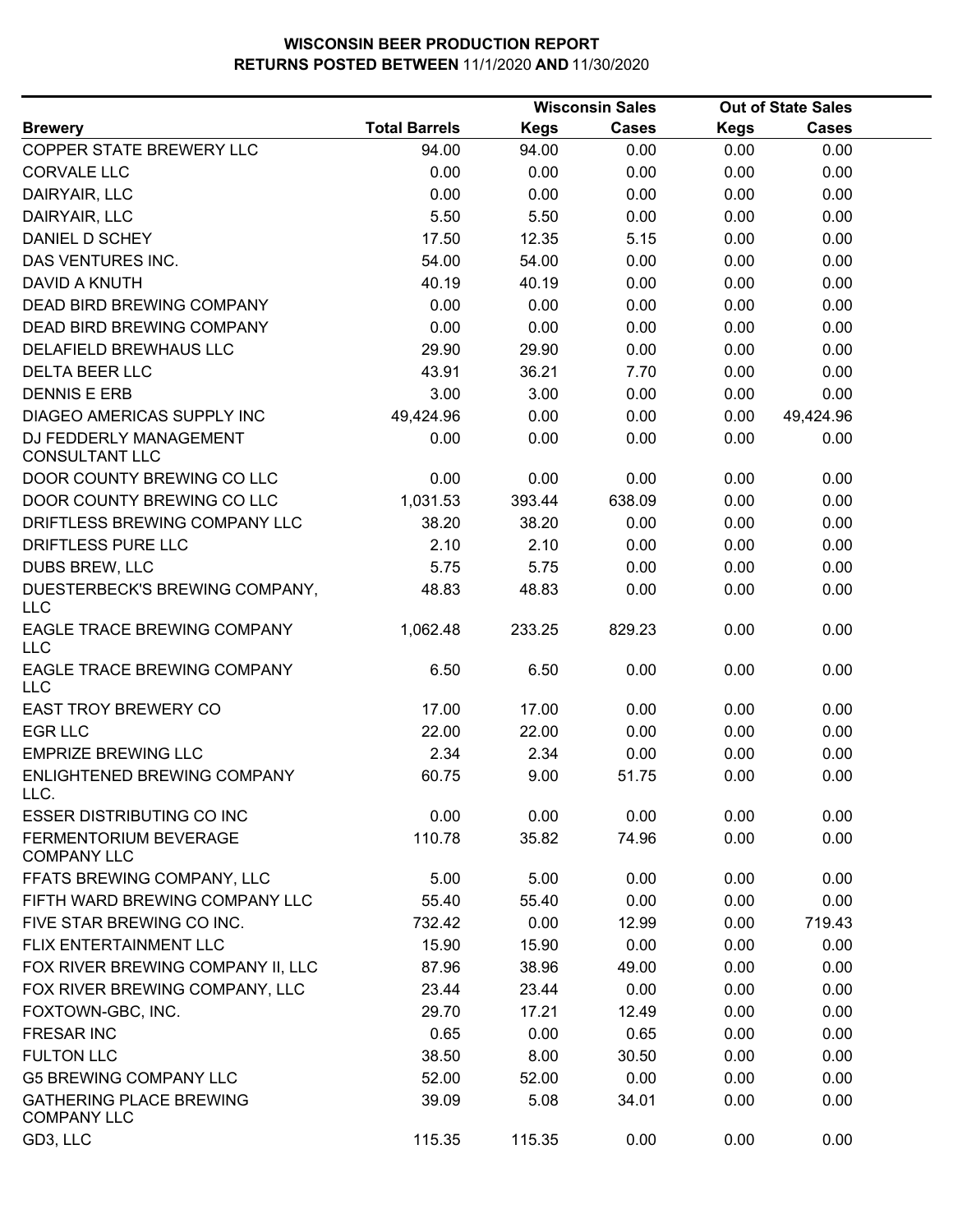|                                             |                      |             | <b>Wisconsin Sales</b> |             | <b>Out of State Sales</b> |  |
|---------------------------------------------|----------------------|-------------|------------------------|-------------|---------------------------|--|
| <b>Brewery</b>                              | <b>Total Barrels</b> | <b>Kegs</b> | <b>Cases</b>           | <b>Kegs</b> | <b>Cases</b>              |  |
| GD4, LLC                                    | 8.80                 | 8.80        | 0.00                   | 0.00        | 0.00                      |  |
| <b>GEORGE BREGAR</b>                        | 39.30                | 39.30       | 0.00                   | 0.00        | 0.00                      |  |
| <b>GIANT JONES BREWING LLC</b>              | 6.10                 | 4.16        | 1.94                   | 0.00        | 0.00                      |  |
| GJS SALES, INC.                             | 2,467.34             | 0.00        | 2,467.34               | 0.00        | 0.00                      |  |
| <b>GOOD CITY BREWING LLC</b>                | 397.85               | 88.14       | 309.71                 | 0.00        | 0.00                      |  |
| <b>GOOD CITY BREWING LLC</b>                | 4.08                 | 4.00        | 0.08                   | 0.00        | 0.00                      |  |
| <b>GRAY BREWING CO.</b>                     | 35.43                | 8.07        | 22.07                  | 4.35        | 0.94                      |  |
| <b>GREEN BAY BREWING COMPANY</b>            | 130.65               | 51.36       | 79.29                  | 0.00        | 0.00                      |  |
| <b>GREGORY YORK</b>                         | 26.09                | 26.09       | 0.00                   | 0.00        | 0.00                      |  |
| <b>GUY R LILJA</b>                          | 0.00                 | 0.00        | 0.00                   | 0.00        | 0.00                      |  |
| HEART OF THE NORTH BREWING CO               | 1.00                 | 1.00        | 0.00                   | 0.00        | 0.00                      |  |
| HIGHHOLDER BREWING COMPANY,<br><b>LLC</b>   | 0.00                 | 0.00        | 0.00                   | 0.00        | 0.00                      |  |
| HILLSBORO BREWING COMPANY LLC               | 86.17                | 86.17       | 0.00                   | 0.00        | 0.00                      |  |
| HOOPS OF DANE COUNTY, INC.                  | 0.00                 | 0.00        | 0.00                   | 0.00        | 0.00                      |  |
| HOOPS OF DANE COUNTY, INC.                  | 0.00                 | 0.00        | 0.00                   | 0.00        | 0.00                      |  |
| HOOPS OF DANE COUNTY, INC.                  | 0.00                 | 0.00        | 0.00                   | 0.00        | 0.00                      |  |
| HOP & BARREL BREWING COMPANY,<br><b>LLC</b> | 46.11                | 32.17       | 13.94                  | 0.00        | 0.00                      |  |
| HOP HAUS BREWING COMPANY LLC                | 3.00                 | 3.00        | 0.00                   | 0.00        | 0.00                      |  |
| HOP HAUS BREWING COMPANY LLC                | 110.00               | 74.00       | 36.00                  | 0.00        | 0.00                      |  |
| HORNELL BREWING CO INC                      | 9,839.45             | 0.00        | 0.00                   | 0.00        | 9,839.45                  |  |
| INDEED BREWING COMPANY WI, LLC              | 15.17                | 15.17       | 0.00                   | 0.00        | 0.00                      |  |
| <b>INVENTORS BREWPUB LLC</b>                | 2.45                 | 2.45        | 0.00                   | 0.00        | 0.00                      |  |
| <b>ISAAC SHOWAKI</b>                        | 557.46               | 31.06       | 526.40                 | 0.00        | 0.00                      |  |
| JACQUELYN FORBES KEARNS                     | 48.50                | 48.50       | 0.00                   | 0.00        | 0.00                      |  |
| <b>JAMES METZ</b>                           | 19.18                | 19.18       | 0.00                   | 0.00        | 0.00                      |  |
| <b>JEAN M LANE</b>                          | 0.00                 | 0.00        | 0.00                   | 0.00        | 0.00                      |  |
| <b>JEREMY BEACH</b>                         | 0.00                 | 0.00        | 0.00                   | 0.00        | 0.00                      |  |
| <b>JONATHAN CHRISTIANSEN</b>                | 7.70                 | 6.54        | 1.16                   | 0.00        | 0.00                      |  |
| <b>JRKM MANAGEMENT COMPANY</b>              | 25.75                | 25.75       | 0.00                   | 0.00        | 0.00                      |  |
| JRKM MANAGEMENT COMPANY                     | 0.00                 | 0.00        | 0.00                   | 0.00        | 0.00                      |  |
| KARBEN4 BREWING LLC                         | 760.02               | 97.55       | 648.25                 | 0.00        | 14.22                     |  |
| KATCHEVER & CO LLC                          | 183.92               | 58.50       | 125.42                 | 0.00        | 0.00                      |  |
| KELLERMEISTER BEVERAGES, LLC                | 38.82                | 21.31       | 17.51                  | 0.00        | 0.00                      |  |
| KRIER FOODS, INC.                           | 0.00                 | 0.00        | 0.00                   | 0.00        | 0.00                      |  |
| LAKEFRONT BREWERY, INC.                     | 79.26                | 0.00        | 79.26                  | 0.00        | 0.00                      |  |
| LAKEFRONT BREWERY, INC.                     | 3,050.11             | 549.76      | 2,046.29               | 5.00        | 449.06                    |  |
| LAKEWALK BREWERY AND CAFE<br><b>COMPANY</b> | 6.00                 | 6.00        | 0.00                   | 0.00        | 0.00                      |  |
| <b>LARRY TRACHENBROIT</b>                   | 0.00                 | 0.00        | 0.00                   | 0.00        | 0.00                      |  |
| LAZY MONK BREWING LLC                       | 36.08                | 14.16       | 21.92                  | 0.00        | 0.00                      |  |
| LEDGESTONE ESTATE LLC                       | 5.88                 | 5.88        | 0.00                   | 0.00        | 0.00                      |  |
| <b>LEE BURGESS</b>                          | 0.00                 | 0.00        | 0.00                   | 0.00        | 0.00                      |  |
| LEFFEL ROOTS, LLC                           | 0.00                 | 0.00        | 0.00                   | 0.00        | 0.00                      |  |
| <b>LEVI FUNK</b>                            | 27.26                | 2.42        | 24.84                  | 0.00        | 0.00                      |  |
| LHM BREW PUB, LLC                           | 7.25                 | 7.25        | 0.00                   | 0.00        | 0.00                      |  |
|                                             |                      |             |                        |             |                           |  |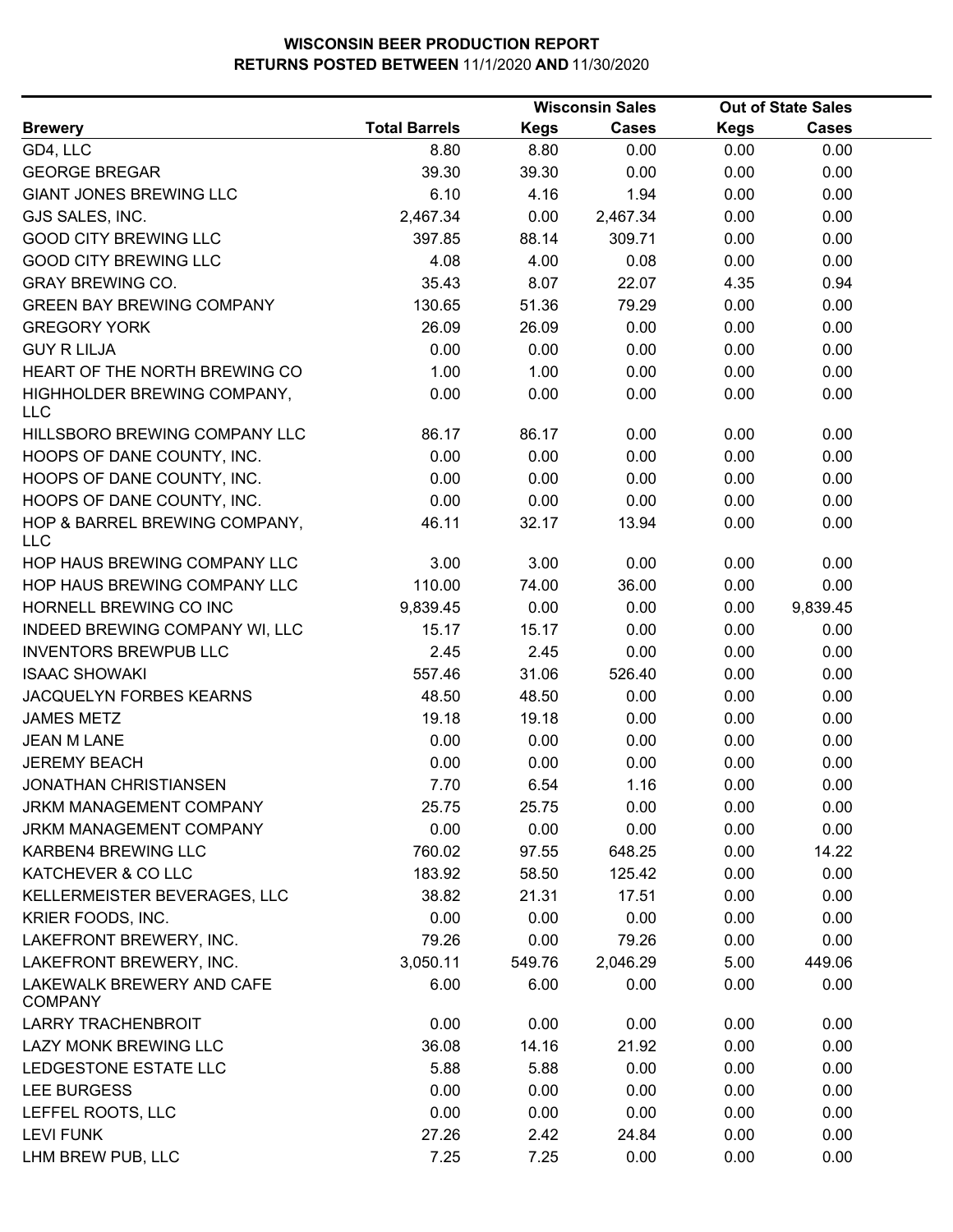|                                                        |                      |             | <b>Wisconsin Sales</b> |             | <b>Out of State Sales</b> |  |
|--------------------------------------------------------|----------------------|-------------|------------------------|-------------|---------------------------|--|
| <b>Brewery</b>                                         | <b>Total Barrels</b> | <b>Kegs</b> | <b>Cases</b>           | <b>Kegs</b> | <b>Cases</b>              |  |
| LOOKING FOR GROUP BREWING<br><b>MADISON LLC</b>        | 0.00                 | 0.00        | 0.00                   | 0.00        | 0.00                      |  |
| <b>LOST ISLAND WINE LLC</b>                            | 8.38                 | 8.38        | 0.00                   | 0.00        | 0.00                      |  |
| LOW DAILY LLC                                          | 20.86                | 20.86       | 0.00                   | 0.00        | 0.00                      |  |
| LUCETTE BREWING COMPANY LLC                            | 83.63                | 39.00       | 44.63                  | 0.00        | 0.00                      |  |
| LUCKYS 1313 BREW PUB INVESTOR<br><b>LLC</b>            | 0.00                 | 0.00        | 0.00                   | 0.00        | 0.00                      |  |
| LUCKYS 1313 BREW PUB INVESTOR<br><b>LLC</b>            | 0.00                 | 0.00        | 0.00                   | 0.00        | 0.00                      |  |
| LUCKYS 1313 BREW PUB INVESTOR<br><b>LLC</b>            | 0.00                 | 0.00        | 0.00                   | 0.00        | 0.00                      |  |
| MAG ENTERTAINMENT LLC                                  | 0.00                 | 0.00        | 0.00                   | 0.00        | 0.00                      |  |
| MARK ANTHONY BREWING INC                               | 153,446.67           | 0.00        | 37,986.96              | 0.00        | 115,459.71                |  |
| <b>MATTHEW J GEARY</b>                                 | 24.13                | 19.38       | 4.75                   | 0.00        | 0.00                      |  |
| <b>MATTHEW J GERDTS</b>                                | 6.00                 | 6.00        | 0.00                   | 0.00        | 0.00                      |  |
| <b>MATTHEW R SCHMIDT</b>                               | 37.50                | 37.50       | 0.00                   | 0.00        | 0.00                      |  |
| MCFLESHMAN'S BREWING CO., LLC.                         | 20.36                | 6.92        | 13.44                  | 0.00        | 0.00                      |  |
| <b>MCZ'S BREWING, LLC</b>                              | 3.80                 | 3.80        | 0.00                   | 0.00        | 0.00                      |  |
| MICHAEL CHRISTENSON                                    | 0.00                 | 0.00        | 0.00                   | 0.00        | 0.00                      |  |
| <b>MICHAEL K BRENNER</b>                               | 1.23                 | 0.00        | 1.23                   | 0.00        | 0.00                      |  |
| MICHAEL W ZUPKE                                        | 0.00                 | 0.00        | 0.00                   | 0.00        | 0.00                      |  |
| <b>MISSION BREWERY INC</b>                             | 0.00                 | 0.00        | 0.00                   | 0.00        | 0.00                      |  |
| MOBCRAFT BEER INC                                      | 204.86               | 59.85       | 142.38                 | 0.00        | 2.63                      |  |
| MODICUM BREWING LLC                                    | 16.33                | 9.75        | 6.58                   | 0.00        | 0.00                      |  |
| MOLSON COORS BEVERAGE<br><b>COMPANY USA LLC</b>        | 7,755.44             | 485.36      | 5,481.93               | 261.00      | 1,527.15                  |  |
| MOLSON COORS BEVERAGE<br><b>COMPANY USA LLC</b>        | 507,846.24           | 7,535.89    | 134,979.07             | 30,636.98   | 334,694.30                |  |
| MOLSON COORS BEVERAGE<br><b>COMPANY USA LLC</b>        | $-0.30$              | 0.00        | $-0.30$                | 0.00        | 0.00                      |  |
| <b>MOLSON COORS BEVERAGE</b><br><b>COMPANY USA LLC</b> | 129.65               | 0.00        | 0.24                   | 0.00        | 129.41                    |  |
| MOLSON COORS USA LLC                                   | 0.00                 | 0.00        | 0.00                   | 0.00        | 0.00                      |  |
| MOOSEJAW PIZZA & BREWING CO LLC                        | 78.20                | 52.29       | 25.91                  | 0.00        | 0.00                      |  |
| <b>MORRISWEYER LLC</b>                                 | 48.00                | 0.00        | 48.00                  | 0.00        | 0.00                      |  |
| <b>MOUNTAIN CREST SRL LLC</b>                          | 4,326.18             | 5.50        | 439.75                 | 29.50       | 3,851.43                  |  |
| <b>NATHAN R WARNKE</b>                                 | 4.00                 | 4.00        | 0.00                   | 0.00        | 0.00                      |  |
| <b>NATHANIEL FAKLER</b>                                | 8.39                 | 8.39        | 0.00                   | 0.00        | 0.00                      |  |
| <b>NEW BARONS BREWING</b><br><b>COOPERATIVE</b>        | 15.19                | 13.92       | 1.27                   | 0.00        | 0.00                      |  |
| NEW GLARUS BREWING COMPANY                             | 21,367.92            | 3,199.50    | 18,168.42              | 0.00        | 0.00                      |  |
| NEW GLARUS BREWING COMPANY                             | 1,000.97             | 44.25       | 956.72                 | 0.00        | 0.00                      |  |
| NEW MERIDIAN BEER, LLC                                 | 39.10                | 39.10       | 0.00                   | 0.00        | 0.00                      |  |
| NEXT DOOR BREWING LLC                                  | 0.00                 | 0.00        | 0.00                   | 0.00        | 0.00                      |  |
| NEXT DOOR BREWING LLC                                  | 4.95                 | 3.75        | 1.20                   | 0.00        | 0.00                      |  |
| NICHOLAS CALAWAY                                       | 131.98               | 88.93       | 43.05                  | 0.00        | 0.00                      |  |
| NOBLE ROOTS BREWING COMPANY,<br><b>LLC</b>             | 27.10                | 27.10       | 0.00                   | 0.00        | 0.00                      |  |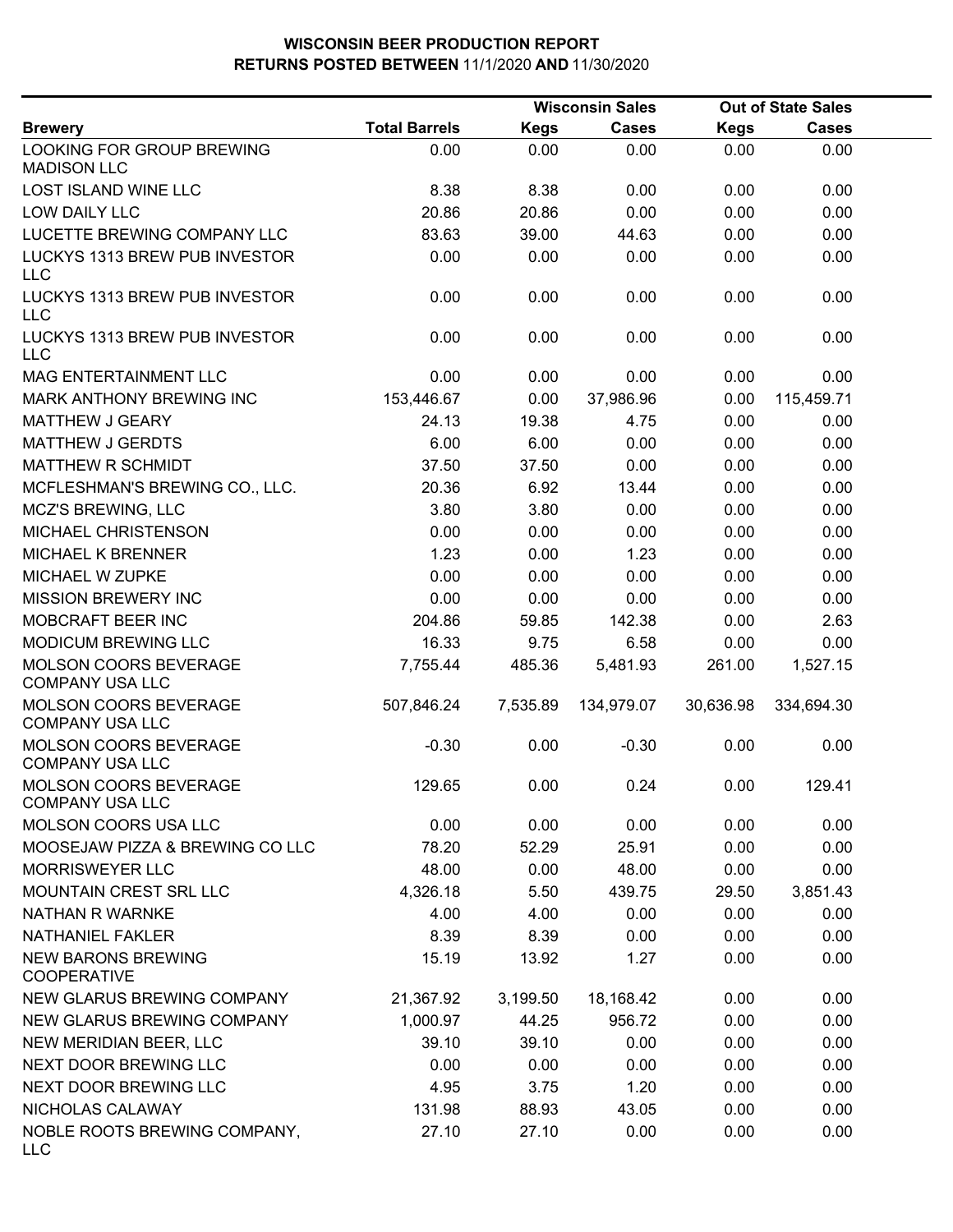|                                                 |                      |             | <b>Wisconsin Sales</b> |             | <b>Out of State Sales</b> |  |
|-------------------------------------------------|----------------------|-------------|------------------------|-------------|---------------------------|--|
| <b>Brewery</b>                                  | <b>Total Barrels</b> | <b>Kegs</b> | <b>Cases</b>           | <b>Kegs</b> | Cases                     |  |
| NORTHWOODS BREWING CORP LLC                     | 27.50                | 27.50       | 0.00                   | 0.00        | 0.00                      |  |
| OFF-KILTER BREWING INC                          | 0.98                 | $-0.73$     | 0.73                   | 0.98        | 0.00                      |  |
| <b>OLIPHANT BREWING LLC</b>                     | 90.76                | 45.36       | 0.00                   | 45.40       | 0.00                      |  |
| O'SO BREWING COMPANY                            | 249.97               | 30.00       | 214.65                 | 0.00        | 5.32                      |  |
| PABST BREWING COMPANY, LLC                      | 8,935.76             | 0.00        | 0.00                   | 8,935.76    | 0.00                      |  |
| PABST HOLDINGS LLC                              | 12.50                | 12.50       | 0.00                   | 0.00        | 0.00                      |  |
| PETER H GENTRY                                  | 0.00                 | 0.00        | 0.00                   | 0.00        | 0.00                      |  |
| PETER H GENTRY                                  | 198.87               | 48.70       | 150.17                 | 0.00        | 0.00                      |  |
| PETER PETERSON                                  | 1.50                 | 1.50        | 0.00                   | 0.00        | 0.00                      |  |
| PETSKULL BREWING COMPANY LLC                    | 21.00                | 21.00       | 0.00                   | 0.00        | 0.00                      |  |
| PHUSION PROJECTS LLC                            | 45,813.46            | 0.00        | 833.34                 | 0.00        | 44,980.12                 |  |
| PITCHFORK BREWING LLC                           | 25.50                | 25.50       | 0.00                   | 0.00        | 0.00                      |  |
| PLYMOUTH BREWING COMPANY LLC                    | 0.00                 | 0.00        | 0.00                   | 0.00        | 0.00                      |  |
| PORT HURON BREWING COMPANY,<br><b>LLC</b>       | 0.00                 | 0.00        | 0.00                   | 0.00        | 0.00                      |  |
| R' NOGGIN BREWING LLC                           | 0.00                 | 0.00        | 0.00                   | 0.00        | 0.00                      |  |
| RACINE BREWING COMPANY                          | 7.25                 | 7.25        | 0.00                   | 0.00        | 0.00                      |  |
| RADIX FERMENTATION LLC                          | 0.17                 | 0.17        | 0.00                   | 0.00        | 0.00                      |  |
| RAIL HOUSE PROPERTIES LLC                       | 29.90                | 0.00        | 29.90                  | 0.00        | 0.00                      |  |
| RAISED GRAIN BREWING COMPANY<br><b>LLC</b>      | 402.83               | 110.50      | 292.33                 | 0.00        | 0.00                      |  |
| RANDYS FUNHUNTERS BREWERY INC                   | 12.00                | 12.00       | 0.00                   | 0.00        | 0.00                      |  |
| REBELLION BREWING HOLDING<br><b>COMPANY INC</b> | 9.25                 | 9.25        | 0.00                   | 0.00        | 0.00                      |  |
| REGAL BRAU BREWING COMPANY LLC                  | 633.37               | 0.00        | 130.98                 | 0.00        | 502.39                    |  |
| RHINELANDER BREWING CO LLC                      | 4,785.45             | 14.75       | 310.75                 | 0.00        | 4,459.95                  |  |
| RHINELANDER BREWING CO LLC                      | 36.75                | 14.15       | 22.60                  | 0.00        | 0.00                      |  |
| <b>RICHARD R TUESCHER</b>                       | 0.00                 | 0.00        | 0.00                   | 0.00        | 0.00                      |  |
| <b>RIGHT BAUER LLC</b>                          | 0.00                 | 0.00        | 0.00                   | 0.00        | 0.00                      |  |
| RIO LOBO LLC                                    | 3.00                 | 3.00        | 0.00                   | 0.00        | 0.00                      |  |
| ROBERT A LARSON                                 | 128.96               | 52.17       | 70.91                  | 0.00        | 5.88                      |  |
| <b>ROCK'N BEER LLC</b>                          | 37.00                | 35.00       | 2.00                   | 0.00        | 0.00                      |  |
| ROCKY REEF BREWING COMPANY                      | 24.39                | 24.39       | 0.00                   | 0.00        | 0.00                      |  |
| ROGER HILLESTAD                                 | 14.69                | 14.69       | 0.00                   | 0.00        | 0.00                      |  |
| <b>ROGER MILLER</b>                             | 14.00                | 14.00       | 0.00                   | 0.00        | 0.00                      |  |
| <b>ROSS M NELSON</b>                            | 0.00                 | 0.00        | 0.00                   | 0.00        | 0.00                      |  |
| ROUND MAN BREWING CO., LLC                      | 27.83                | 27.83       | 0.00                   | 0.00        | 0.00                      |  |
| ROWLAND'S CALUMET BREWING CO.,<br>INC.          | 12.00                | 12.00       | 0.00                   | 0.00        | 0.00                      |  |
| ROWLAND'S CALUMET BREWING CO.,<br>INC.          | 0.00                 | 0.00        | 0.00                   | 0.00        | 0.00                      |  |
| <b>RUSH RIVER BREWING LLC</b>                   | 148.35               | 24.42       | 53.34                  | 29.66       | 40.93                     |  |
| RYAN D STOLT                                    | 11.98                | 9.00        | 2.98                   | 0.00        | 0.00                      |  |
| <b>RYANS ON YORK LLC</b>                        | 0.00                 | 0.00        | 0.00                   | 0.00        | 0.00                      |  |
| SAHALE ALE WORKS, LLC                           | 20.10                | 20.10       | 0.00                   | 0.00        | 0.00                      |  |
| SAND CREEK BREWING CO LLC                       | 0.00                 | 0.00        | 0.00                   | 0.00        | 0.00                      |  |
| SAWMILL BREWING CO INC                          | 32.00                | 32.00       | 0.00                   | 0.00        | 0.00                      |  |
|                                                 |                      |             |                        |             |                           |  |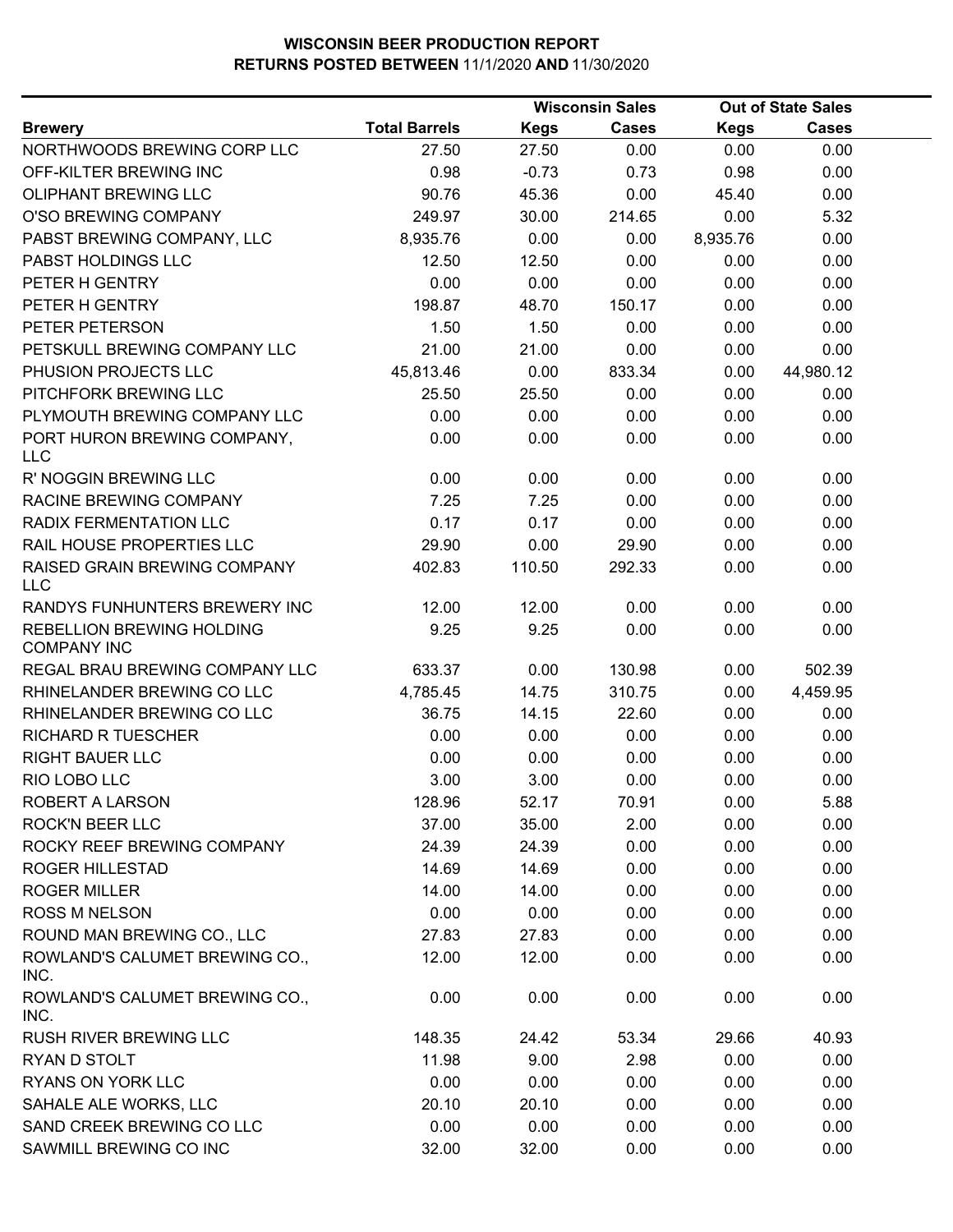|                                                        |                      |             | <b>Wisconsin Sales</b> |             | <b>Out of State Sales</b> |  |
|--------------------------------------------------------|----------------------|-------------|------------------------|-------------|---------------------------|--|
| <b>Brewery</b>                                         | <b>Total Barrels</b> | <b>Kegs</b> | <b>Cases</b>           | <b>Kegs</b> | Cases                     |  |
| SAWMILL LOGGER ENTERPRISES LLC                         | 0.00                 | 0.00        | 0.00                   | 0.00        | 0.00                      |  |
| SHB HOLDINGS LLC                                       | 5.60                 | 5.60        | 0.00                   | 0.00        | 0.00                      |  |
| SLEEMAN BREWING COMPANY USA<br><b>INC</b>              | 3,038.47             | 0.00        | 0.00                   | 0.00        | 3,038.47                  |  |
| SOME NERVE BREWING COMPANY LLC                         | 8.13                 | 8.13        | 0.00                   | 0.00        | 0.00                      |  |
| SONNY'S PIZZERIA, LLC                                  | 0.00                 | 0.00        | 0.00                   | 0.00        | 0.00                      |  |
| SOUTH SHORE BREWERY, INC.                              | 128.32               | 45.59       | 65.69                  | 8.33        | 8.71                      |  |
| SOUTH SHORE BREWERY, INC.                              | 9.33                 | 9.33        | 0.00                   | 0.00        | 0.00                      |  |
| <b>SPB LLC</b>                                         | 1,859.01             | 371.75      | 1,150.15               | 151.00      | 186.11                    |  |
| SPRECHER BREWING COMPANY, LLC                          | 918.14               | 210.64      | 707.50                 | 0.00        | 0.00                      |  |
| STARBOARD BREWING COMPANY LLC                          | 8.00                 | 8.00        | 0.00                   | 0.00        | 0.00                      |  |
| STATE LINE DISTILLERY, LLC                             | 0.00                 | 0.00        | 0.00                   | 0.00        | 0.00                      |  |
| <b>STEPHEN B ZINK</b>                                  | 2.50                 | 2.50        | 0.00                   | 0.00        | 0.00                      |  |
| STILLMANK BREWING COMPANY                              | 125.76               | 38.92       | 86.84                  | 0.00        | 0.00                      |  |
| STUBBORN BROTHERS BREWERY LLC                          | 12.20                | 12.20       | 0.00                   | 0.00        | 0.00                      |  |
| SUNSHINE BREWING COMPANY LLC                           | 0.00                 | 0.00        | 0.00                   | 0.00        | 0.00                      |  |
| SUPERMOON BEER COMPANY LLC                             | 2.13                 | 0.00        | 2.13                   | 0.00        | 0.00                      |  |
| SWITCHGEAR BREWING COMPANY<br><b>LLC</b>               | 13.70                | 13.70       | 0.00                   | 0.00        | 0.00                      |  |
| THE EAU CLAIRE BREWING PROJECT<br><b>LLC</b>           | 887.15               | 32.25       | 475.05                 | 12.00       | 367.85                    |  |
| THE EXPLORIUM BREWPUB LLC                              | 70.75                | 70.75       | 0.00                   | 0.00        | 0.00                      |  |
| THE EXPLORIUM BREWPUB LLC                              | 50.50                | 50.50       | 0.00                   | 0.00        | 0.00                      |  |
| THE GARAGE BIKES & BREWS LLC                           | 3.00                 | 3.00        | 0.00                   | 0.00        | 0.00                      |  |
| THE GD 2, LLC                                          | 0.00                 | 0.00        | 0.00                   | 0.00        | 0.00                      |  |
| THE GREAT DANE PUB AND BREWING<br>COMPANY, INC.        | 32.32                | 32.32       | 0.00                   | 0.00        | 0.00                      |  |
| THE LONE GIRL BREWING COMPANY -<br><b>WAUNAKEE LLC</b> | 32.50                | 32.50       | 0.00                   | 0.00        | 0.00                      |  |
| THE MCKENZIE RIVER CORPORATION                         | 0.00                 | 0.00        | 0.00                   | 0.00        | 0.00                      |  |
| THIRD SPACE BREWING LLC                                | 984.44               | 178.50      | 805.94                 | 0.00        | 0.00                      |  |
| <b>TIMOTHY DUERST</b>                                  | 32.00                | 32.00       | 0.00                   | 0.00        | 0.00                      |  |
| TIMOTHY M NELSON                                       | 282.50               | 282.50      | 0.00                   | 0.00        | 0.00                      |  |
| TITLETOWN BREWING CO LLC                               | 0.00                 | 0.00        | 0.00                   | 0.00        | 0.00                      |  |
| <b>TOPPLING GOLIATH INC</b>                            | 0.00                 | 0.00        | 0.00                   | 0.00        | 0.00                      |  |
| TRAP ROCK BREWING COMPANY INC                          | 18.00                | 18.00       | 0.00                   | 0.00        | 0.00                      |  |
| TRIBUTE BREWING COMPANY LLC                            | 64.48                | 20.00       | 44.48                  | 0.00        | 0.00                      |  |
| TURTLE STACK BREWERY, LLC                              | 22.17                | 22.17       | 0.00                   | 0.00        | 0.00                      |  |
| TWELVE5 BEVERAGE CO., LLC                              | 13,194.00            | 13,194.00   | 0.00                   | 0.00        | 0.00                      |  |
| UNITED BRANDS COMPANY INC                              | 50.75                | 0.00        | 50.75                  | 0.00        | 0.00                      |  |
| UNITED BRANDS LLC                                      | 0.00                 | 0.00        | 0.00                   | 0.00        | 0.00                      |  |
| UNIVERSAL SALES INC                                    | 770.27               | 19.00       | 29.37                  | 0.00        | 721.90                    |  |
| URBAN HARVEST BREWING COMPANY<br>LLC                   | 2.75                 | 2.75        | 0.00                   | 0.00        | 0.00                      |  |
| V3 BREWING COMPANY INC                                 | 0.00                 | 0.00        | 0.00                   | 0.00        | 0.00                      |  |
| VENNTURE BREW COMPANY LLC                              | 27.77                | 6.92        | 20.85                  | 0.00        | 0.00                      |  |
| <b>VIKING BREW PUB LLC</b>                             | 15.00                | 15.00       | 0.00                   | 0.00        | 0.00                      |  |